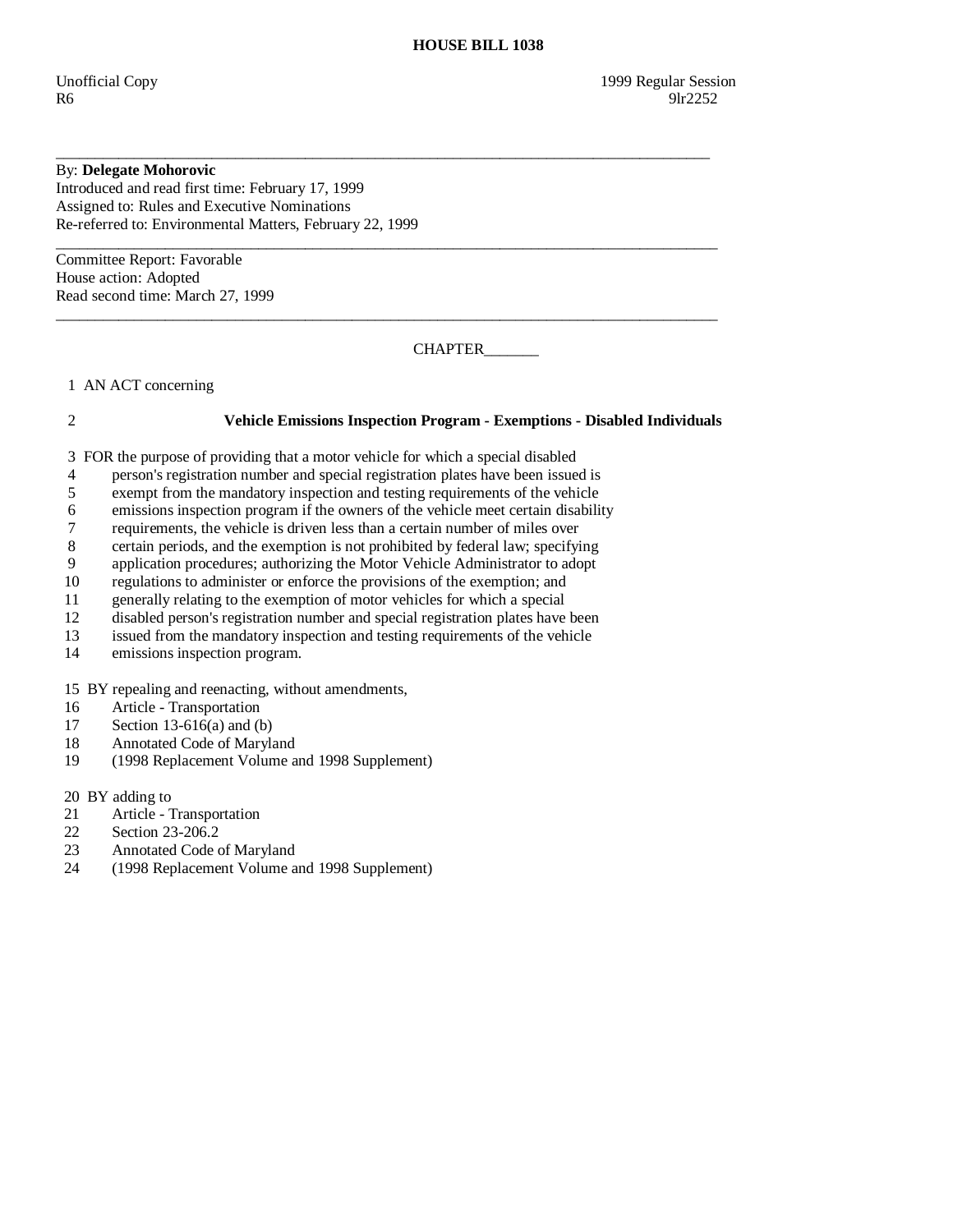| $\mathbf{2}$ | <b>HOUSE BILL 1038</b>                                                                                                                                                                                                                                                                                                                                                                                                      |                |                                                                                                                                                                                                                                 |
|--------------|-----------------------------------------------------------------------------------------------------------------------------------------------------------------------------------------------------------------------------------------------------------------------------------------------------------------------------------------------------------------------------------------------------------------------------|----------------|---------------------------------------------------------------------------------------------------------------------------------------------------------------------------------------------------------------------------------|
| 1            | SECTION 1. BE IT ENACTED BY THE GENERAL ASSEMBLY OF<br>2 MARYLAND, That the Laws of Maryland read as follows:                                                                                                                                                                                                                                                                                                               |                |                                                                                                                                                                                                                                 |
| 3            | <b>Article - Transportation</b>                                                                                                                                                                                                                                                                                                                                                                                             |                |                                                                                                                                                                                                                                 |
|              | 4 13-616.                                                                                                                                                                                                                                                                                                                                                                                                                   |                |                                                                                                                                                                                                                                 |
| 5            | The owner of any vehicle described in paragraph $(2)$ of this subsection<br>(a)<br>(1)<br>6 may apply to the Administration for the assignment to that vehicle of a special,<br>7 disabled person's registration number and special registration plates, if the applicant,<br>8 a dependent of the applicant, or any individual who depends on the applicant for<br>9 transportation:                                       |                |                                                                                                                                                                                                                                 |
| 10           |                                                                                                                                                                                                                                                                                                                                                                                                                             | (i)            | Has permanently lost the use of a leg or an arm;                                                                                                                                                                                |
| 11           | 12 without a wheelchair or crutches;                                                                                                                                                                                                                                                                                                                                                                                        | (ii)           | Is so severely and permanently disabled as to be unable to move                                                                                                                                                                 |
| 13           |                                                                                                                                                                                                                                                                                                                                                                                                                             | (iii)          | So suffers from lung disease that his forced expiratory volume,<br>14 one second, when measured by spirometry, is less than one liter;                                                                                          |
| 15           |                                                                                                                                                                                                                                                                                                                                                                                                                             | (iv)           | Has a permanent impairment of both eyes so that:                                                                                                                                                                                |
| 16           | 17 with corrective glasses; or                                                                                                                                                                                                                                                                                                                                                                                              |                | The central visual acuity is 20/200 or less in the better eye,<br>1.                                                                                                                                                            |
| 18           |                                                                                                                                                                                                                                                                                                                                                                                                                             |                | 2.<br>There is a field defect in which the peripheral field has<br>19 contracted to such an extent that the widest diameter of visual field subtends an<br>20 angular distance no greater than 20 degrees in the better eye; or |
| 21           | Has a physical disability, as certified by a licensed physician<br>(v)<br>22 and determined by the Administration, which is permanent, which substantially<br>23 impairs the person's mobility, and which is so severe that the person would endure a<br>24 hardship or be subject to a risk of injury if the privileges accorded a person for whom<br>25 a vehicle is specially registered under this section were denied. |                |                                                                                                                                                                                                                                 |
| 26           | (2)                                                                                                                                                                                                                                                                                                                                                                                                                         |                | This section applies only to:                                                                                                                                                                                                   |
| 27           |                                                                                                                                                                                                                                                                                                                                                                                                                             | (i)            | A Class A (passenger) vehicle;                                                                                                                                                                                                  |
| 28           |                                                                                                                                                                                                                                                                                                                                                                                                                             | (ii)           | A Class D (motorcycle) vehicle;                                                                                                                                                                                                 |
| 29           |                                                                                                                                                                                                                                                                                                                                                                                                                             | (iii)          | A Class M (multipurpose) vehicle;                                                                                                                                                                                               |
| 30           | 31 rated capacity; or                                                                                                                                                                                                                                                                                                                                                                                                       | (iv)           | A Class E (truck) vehicle with a one ton or less manufacturer's                                                                                                                                                                 |
| 22           |                                                                                                                                                                                                                                                                                                                                                                                                                             | $(\mathbf{r})$ | A Close H, L or Lychicle that is specially equipped for the                                                                                                                                                                     |

- 32 (v) A Class H, I, or J vehicle that is specially equipped for the
- 33 transportation of individuals with disabilities and is used exclusively for the
- 34 transportation of individuals with disabilities.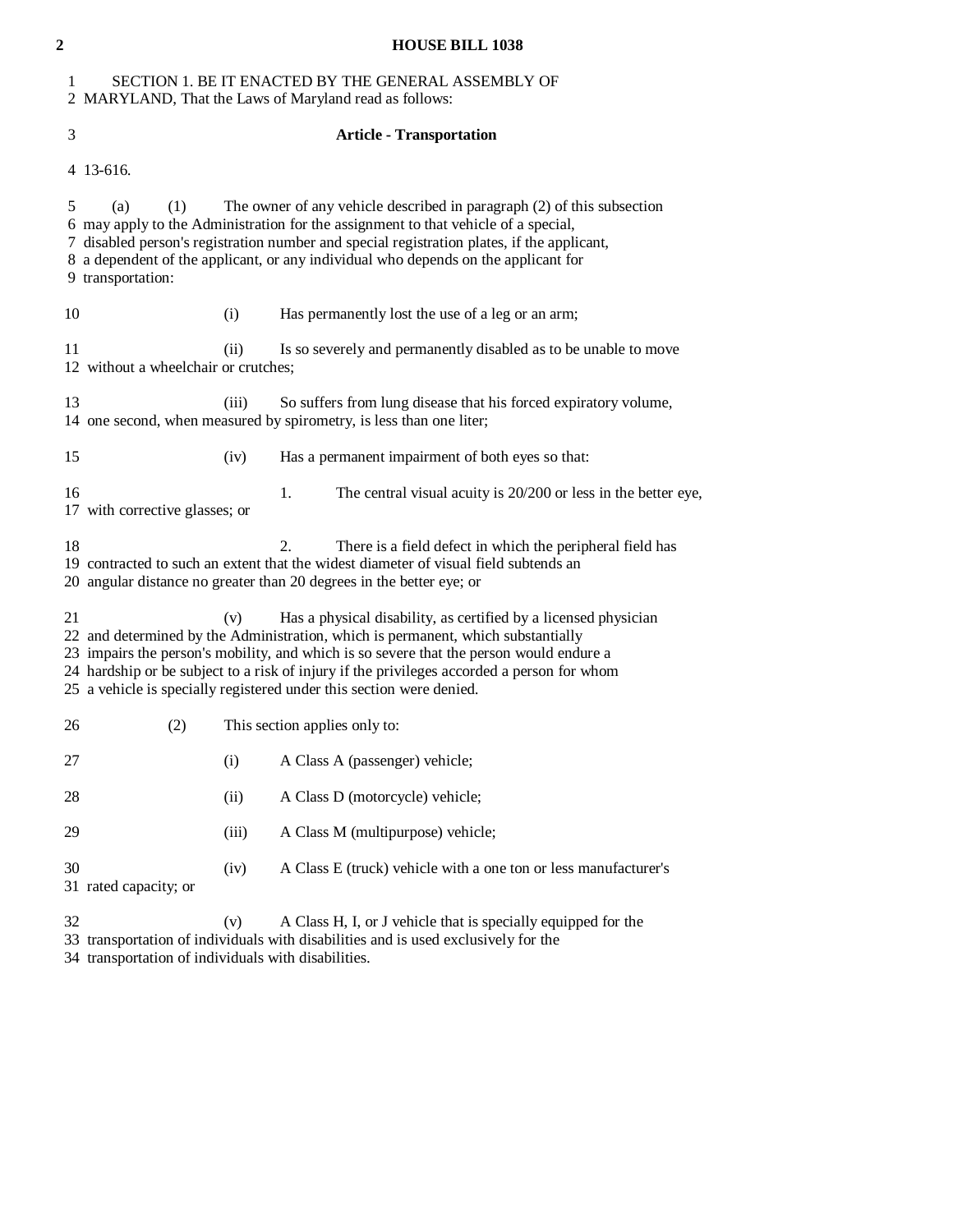#### **3 HOUSE BILL 1038**

 1 (b) (1) Special registration and special registration plates may be issued 2 under this section only if the applicant submits: 3 (i) Proof satisfactory to the Administration that the applicant, the 4 dependent of the applicant, or the individual who depends on the applicant for 5 transportation, as the case may be, is an individual with a disability described in 6 subsection  $(a)(1)$  of this section; and 7 (ii) As to an applicant on whom an individual with a disability 8 depends for transportation, a certification of the individual with a disability that the 9 individual with a disability depends on the applicant for transportation. 10 (2) The Administration may not accept applications for special 11 registration under this section from: 12 (i) More than 2 applicants submitting certifications of dependency 13 as required under item (1)(ii) of this subsection from the same individual with a 14 disability; 15 (ii) More than 1 applicant on whom an individual with a disability 16 depends for transportation if the individual with a disability, at the time of 17 application, possesses a valid special registration issued under this section; or 18 (iii) An applicant who, at the time of application, possesses 2 valid 19 special registrations issued under this section. 20 23-206.2. 21 (A) A MOTOR VEHICLE FOR WHICH SPECIAL REGISTRATION PLATES HAVE 22 BEEN ISSUED UNDER § 13-616 OF THIS ARTICLE, IS EXEMPT FROM THE MANDATORY 23 INSPECTIONS REQUIRED BY THIS SUBTITLE IF: 24 (1) ALL OF THE OWNERS OF THE MOTOR VEHICLE MEET THE 25 DISABILITY REQUIREMENTS OF § 13-616(A)(1) OF THIS ARTICLE; 26 (2) THE MOTOR VEHICLE IS DRIVEN LESS THAN 5,000 MILES OR LESS 27 YEARLY; AND 28 (3) THE EXEMPTION IS NOT OTHERWISE PROHIBITED BY FEDERAL LAW. 29 (B) (1) IN ORDER TO QUALIFY FOR THIS EXEMPTION, ALL OWNERS OF THE 30 MOTOR VEHICLE SHALL CERTIFY THE FOLLOWING: 31 (I) THAT THE OWNER OF THE MOTOR VEHICLE MEETS THE 32 DISABILITY REQUIREMENTS OF § 13-616(A)(1) OF THIS ARTICLE; 33 (II) THAT THE MOTOR VEHICLE HAS BEEN ISSUED A SPECIAL 34 DISABLED PERSON'S REGISTRATION NUMBER AND SPECIAL REGISTRATION PLATES 35 UNDER § 13-616 OF THIS ARTICLE;